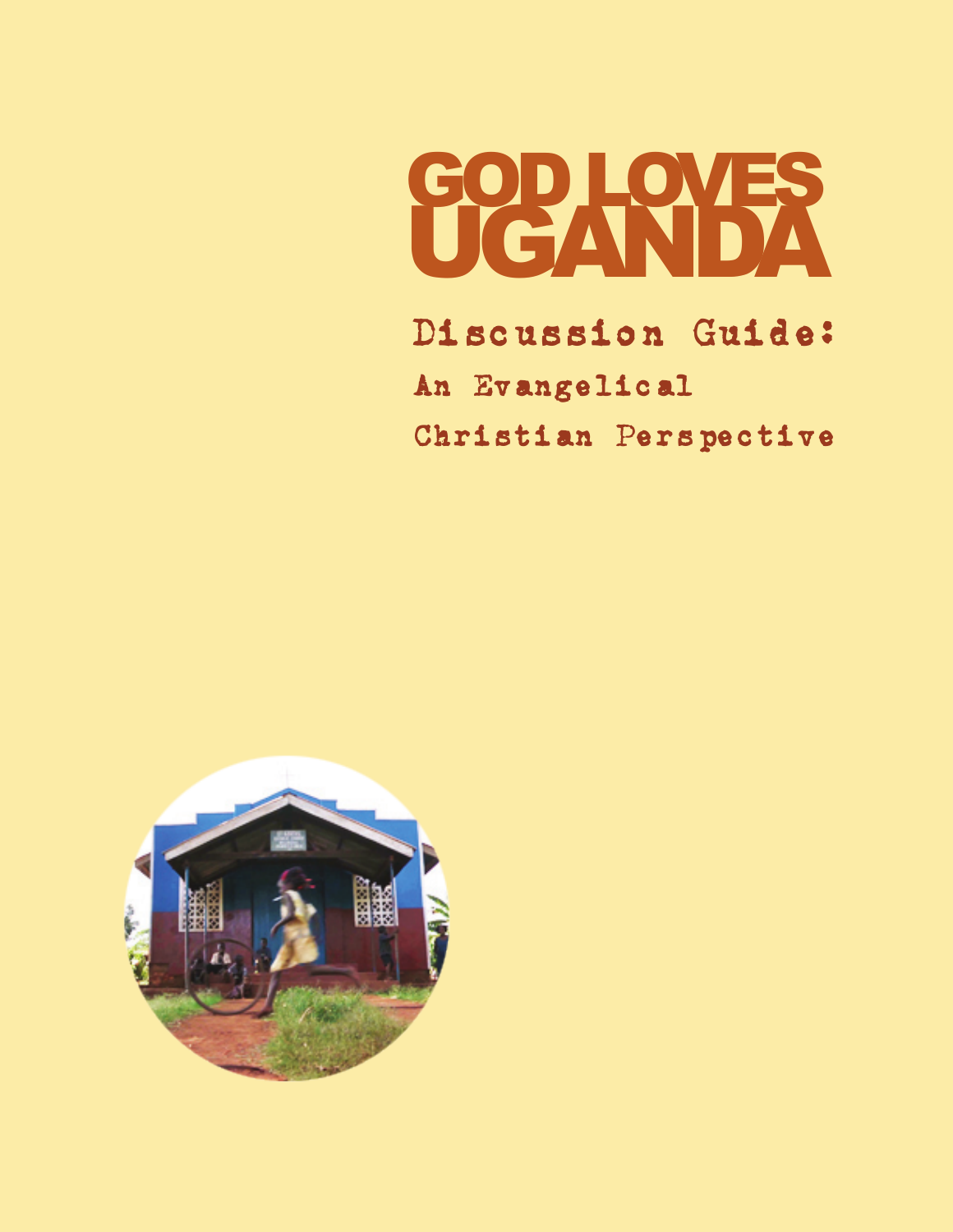# About this Guide

The purpose of this discussion guide is for Evangelical Christians of any sexual orientation and with any religious conviction to view *God Loves Uganda* together, learning from and listening to those who have been made "other."

We believe you can create a welcoming space for dialogue in which we all move towards hearing and understanding one another's stories: Evangelical, gay, and Ugandan alike.

Our hope is for this discussion guide to help you facilitate dialogue rather than debate, community rather than divisiveness, and respect rather than defensiveness. Together, we can create a dialogue that will deepen the conversation for each of us, no matter our sexual orientation or religious conviction. This is a different, and we hope more productive, way to see the film and engage in an otherwise unspoken conversation in Evangelical Christianity.

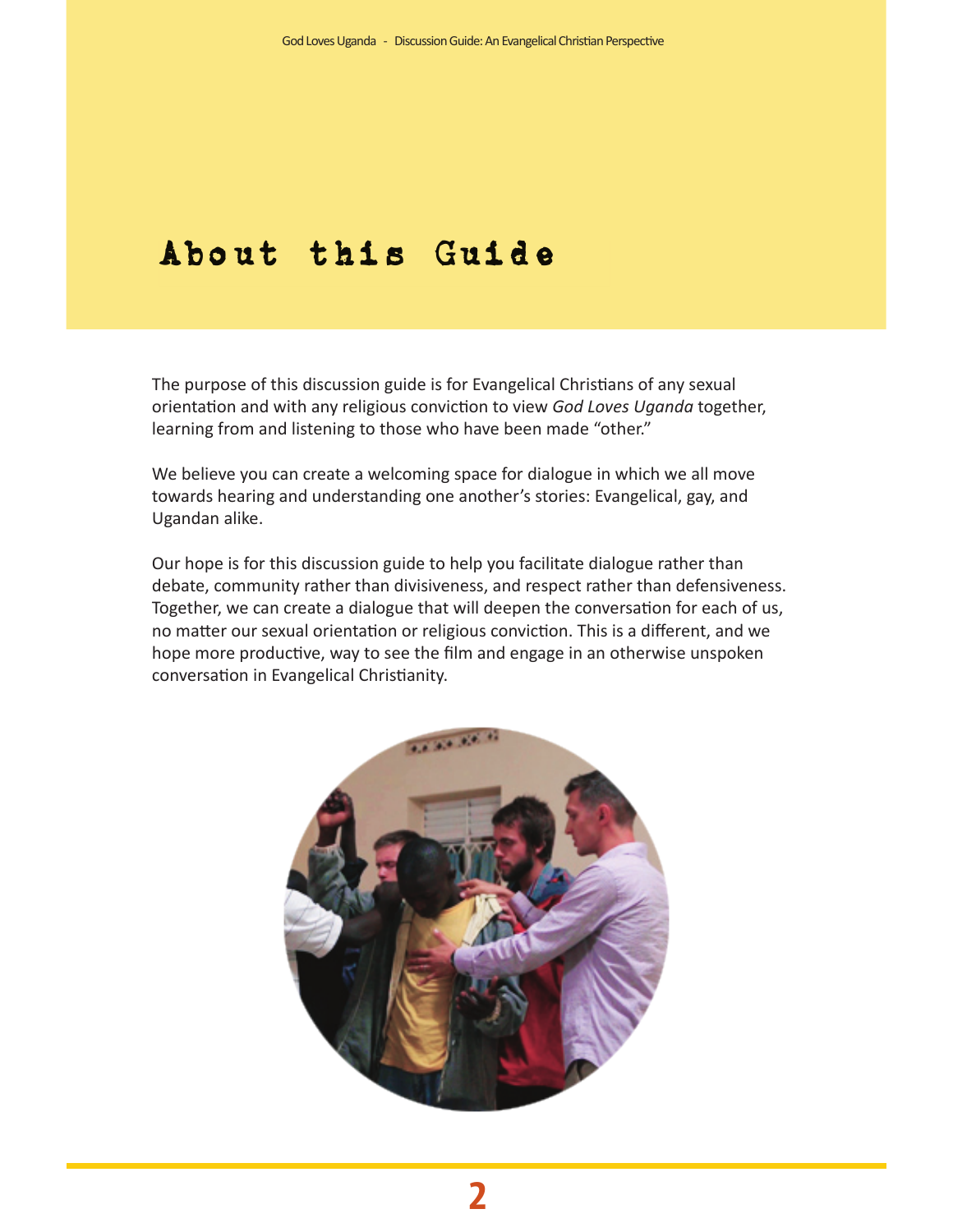## Introducing the Film:

*For the purpose of creating context and an open posture amongst your group, consider reading these first three sections aloud as an introduction to the film. If you are short on time, you can print this out for your audience or email it to them in advance.* 

#### I. What Evangelicals Can Learn from Film

*"Blessed are your eyes because they see... truly I tell you, many prophets and righteous people longed to see what you see, but did not see it." - Matthew 13:16-17*

Film can push, expand, and challenge our imagination, our faith, and our worldview. Instead of watching films with a religious, political, or even evangelical agenda, we can watch believing in the transformational power of learning to see (Matt. 13:11-17). We engage film as Jesus teaches us to engage the parables: to train our eyes for the practice of seeing and enacting God's Kingdom on earth. In this light, film becomes fertile ground and sacred space for encountering the story and mystery of God.

#### II. Following God's Example

*"Jesus said to them again, ' Peace be with you. As the Father has sent me, so I send you.'" - John 20:21*

The Bible is the divine story of God submitting himself to the human story. God emptied himself, became human, and took up a cross (Phil. 2:1-11). He then told us, his disciples, to go and do the same (John 20:21). Following Jesus begins from this place of submitting ourselves to the story of the "other," those who are marginalized, rejected, and untouched in our communities and in the world (Luke 14:7-24, Matt. 25:31-46). As the dominant form of storytelling in our culture, film can inspire the Church to explore the stories of those whose voices and livelihoods are marginalized.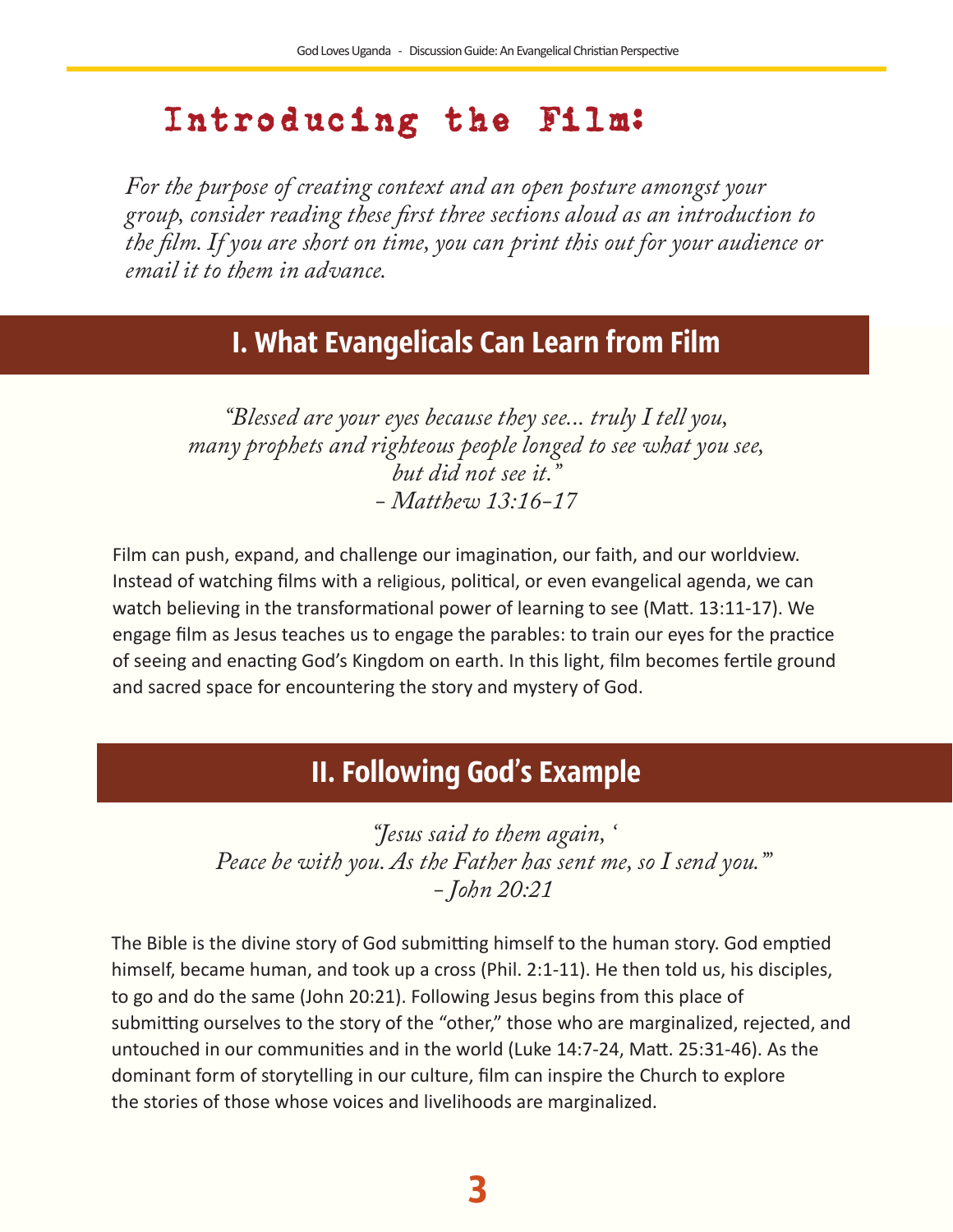#### III. A Difficult Story

*"Something frightening is happening in Uganda..." - Rev. Kapya Kaoma*

*"Africa is the fire-pot of spiritual renewal and revival." - Lou Engle*

This film tells a difficult story for the Church to grapple with. Yet, as we learn from Stephen, a deacon in the early Church and the first Christian martyr, telling an honest story is often a difficult, and even dangerous endeavor (Acts 6-7).

In a country with deep wounds and a rich history of its own, *God Loves Uganda* tells one particular story: that of some American Evangelical's influence on sexual intolerance in Uganda.

By tracing conservative Christian ideologies and American dollars to the Anti-Homosexuality Bill in Uganda (a bill that originally threatened gay people with the death penalty and continues to legitimize hatred and violence against them), the film is a cautionary tale about what happens when the Church allows its voice to be co-opted or usurped.

While the film is about homosexuality in Africa, it is also about the ways we, knowingly or not, are a part of a tradition that uses the Bible to hateful and violent ends.



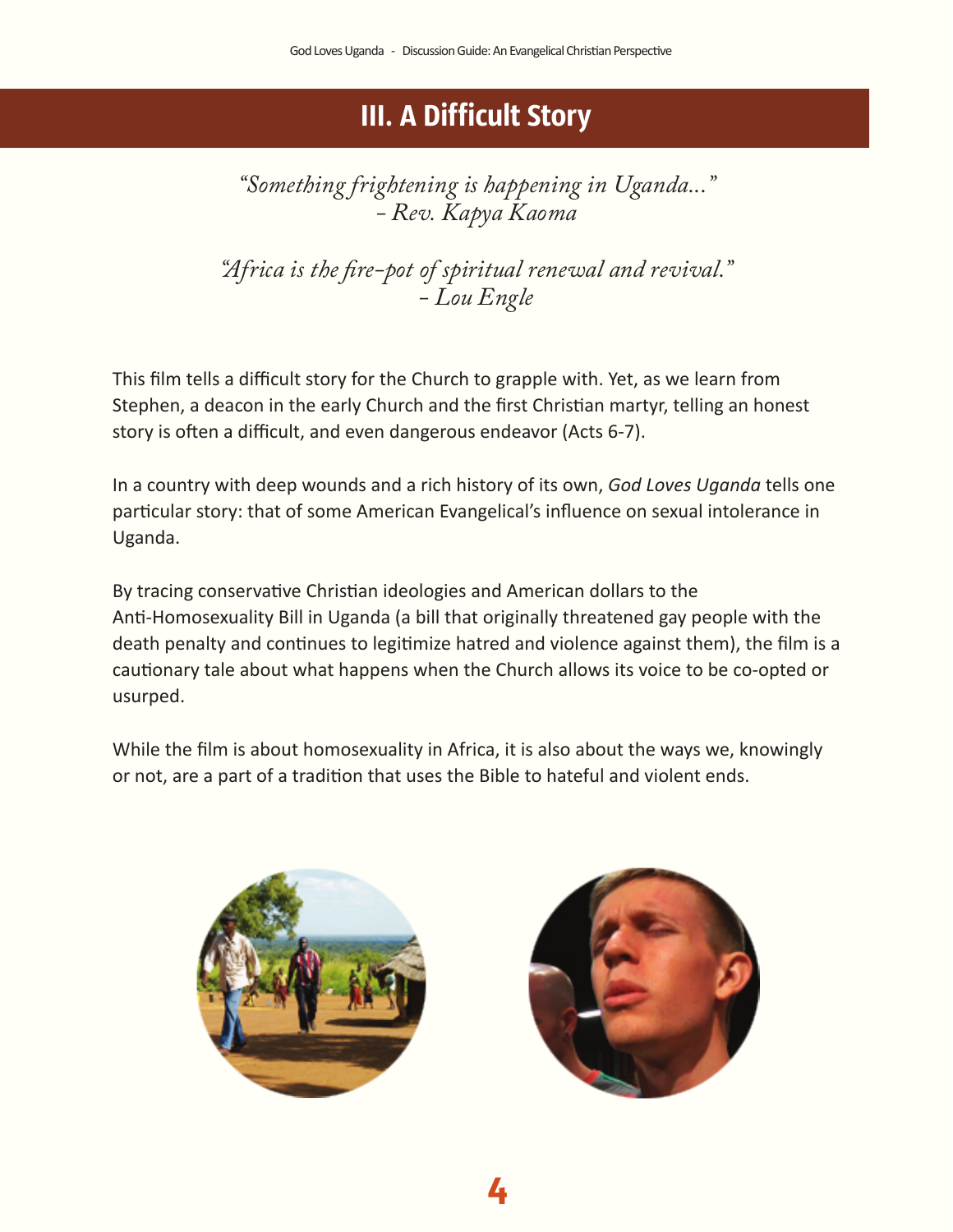# Engaging With the Film:

Please use the rest of this guide to facilitate conversation after your group watches the film. As the film finishes, give people some space to reflect silently and transition into dialogue. When the group is ready, begin the discussion with these three initial questions. Then read the subsequent sections aloud and choose questions that most resonate.

# Initial Questions:

1. Did you find the film uncomfortable, convicting, or upsetting? How?

2. If the film is a kind of modern-day parable, where do you see yourself in its story?

3. As a follower of Jesus, does the film portray the kind of teaching you would want the world to hear about your faith? Why or why not?

#### I. What's at Stake for Evangelical Christians?

 *"We [the Evangelical church in Uganda] are creating an army of young people with Bibles." - Jesse and Rachelle Digges*

 *Evangelical Christians, not God, are putting "the standard of who should be in God's Kingdom and who should be out." - Kapya Kaoma*

*God Loves Uganda* exposes a thread of evangelicalism that all Christians have a stake in, regardless of our denominations or personal convictions. The Christians in the film speak a language that is familiar--safe even--for the Evangelical Church. Yet it may look, sound, or feel uncomfortable to watch on screen. In this way, the film calls on us to be wise as we discuss controversial and dangerous situations with love and unity.

The same story portrayed in *God Loves Uganda* that has led to deadly violence against a marginalized population in Africa is also happening, perhaps more subtly, in America. Our churches must unilaterally stand against such persecution, regardless of our opinions about sexuality. We must engage our own sexuality in a healthy, safe dialogue. And we must learn to read and live our Bibles better.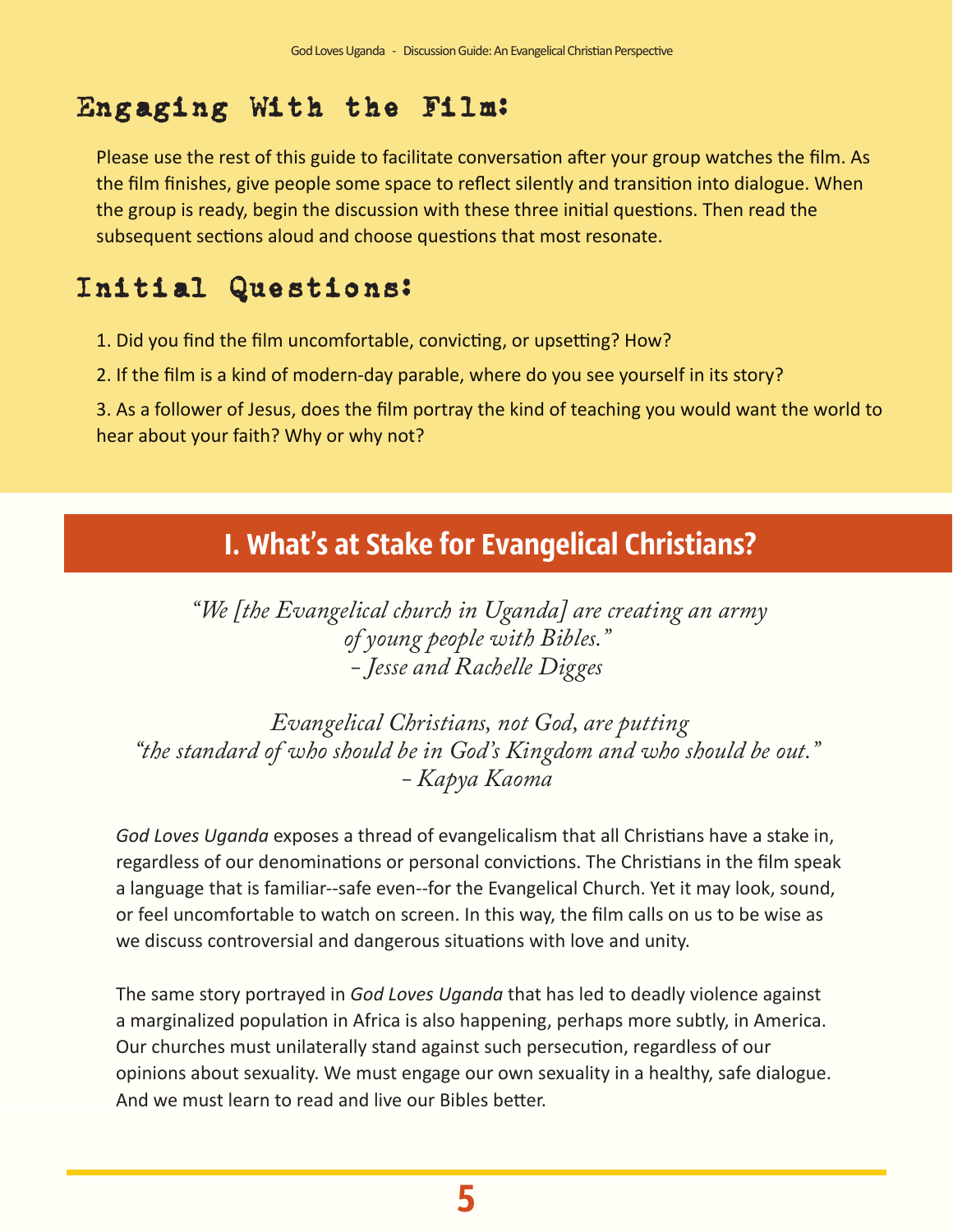#### Discussion Questions:

- 1. What do you believe is the purpose of Christian missions? Does the missionary work you see in the film surprise you? Why or why not? Do you agree with the statements quoted at the beginning of this section?
- 2. According to the film, how are Ugandan opinions regarding faith and sexuality being formed? How did this happen? In your own Christian community how are your opinions regarding faith and sexuality formed?
- 3. Do you know what and who your Church supports financially? As revealed in the film, what is the power of the Church's money in controlling ideology in our own country and abroad? What can we do about it?
- 4. Are you or your community involved with IHOP in Kansas City? Do you feel like this is an accurate portrayal of your community and its leaders? Why or why not?
- 5. Imagine yourself in the shoes of those in the film (Lou Engle, Bishop Christopher, Martin Ssempa, David Kato, Johanna Watson, the Digges, or others). How did they end up where they are? What is at stake for each of the characters?

#### II. The Bible and Sexuality

 *"God doesn't want it, he wants it stopped." - Joanna Watson*

We hear the Bible's message differently depending on the assumptions, concerns, and practices of the community in which we read it. In other words, it is difficult to separate the Bible from our particular context. There are few places in the Bible that mention homosexuality and even these passages are debated among theologians and biblical scholars (Gen. 19; Lev. 18 and 20; Rom. 1-2; 1 Cor. 6:1-11; 1 Tim. 1:8-11).

It has proven difficult for the Church to live fully and faithfully inside so few words. This means that as we work to develop a Christian ethos of sexuality, we must put these passages in dialogue with the greater story of scripture and of God's movement towards love, peace, and reconciliation. If you are interested in reading more about what the Bible says about sexuality, I have a list of resources that I'm happy to share with you.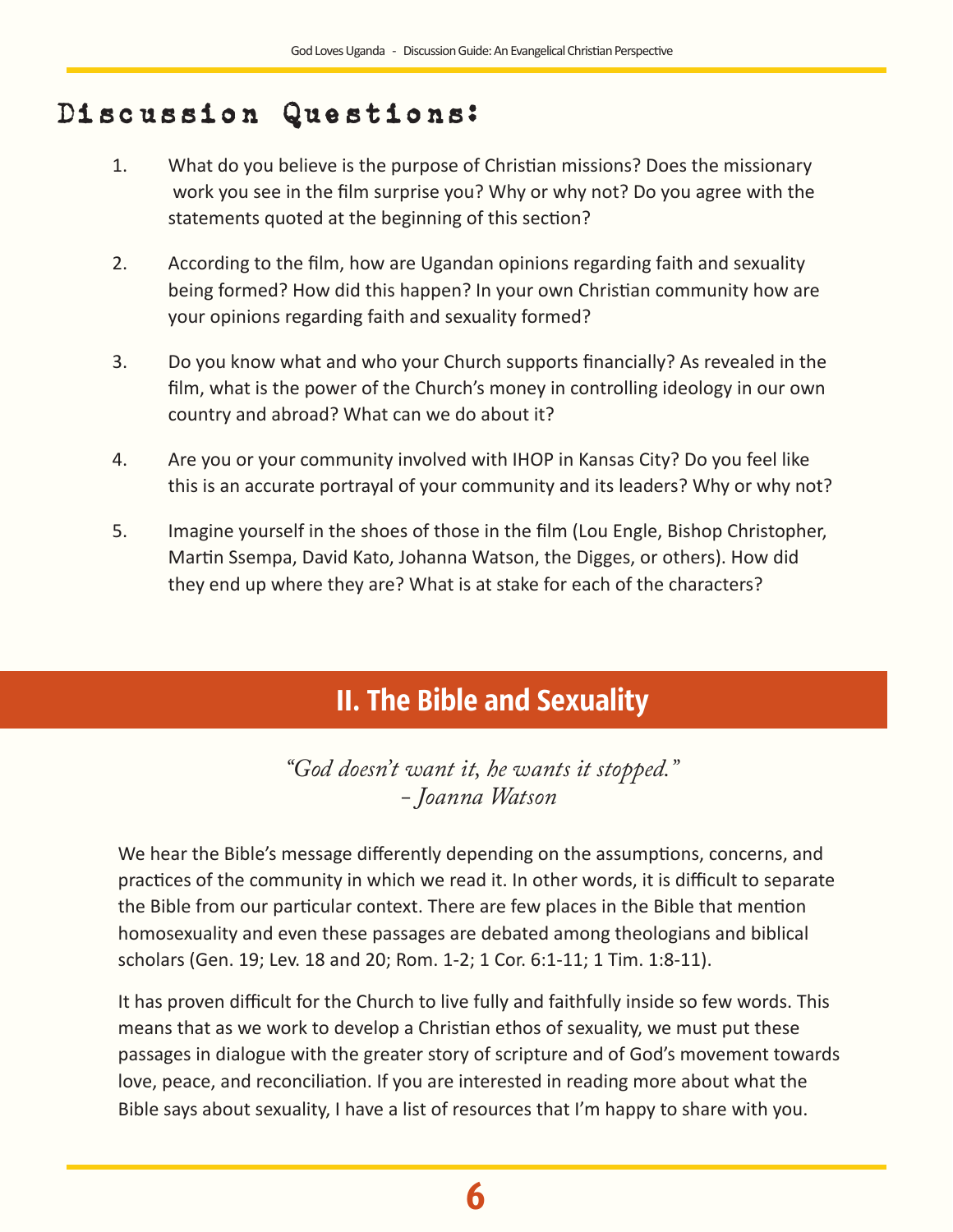*"For now we see in a mirror, dimly, but then we will see face to face. Now I know only in part; then I will know fully, even as I have been fully known. And now faith, hope, and love abide, these three; and the greatest of these is love." - 1 Corinthians 13:12-13*

#### Discussion Questions:

- 1. What is human sexuality? How is it portrayed in Evangelical Christian culture?
- 2. As Christians, what are some ways we reconcile our sexuality with our faith?
- 3. Where and how do you talk about sexuality in your relationships? In your families? At school? In church?
- 4. Where does the LGBT community get to talk about sexuality? What is the Church's role in this dialogue?

#### III. Conclusion: What now?

 *"I assure you that what you have done for one of the least of these brothers and sisters of mine, you have done it for me." - Matthew 25:40*

Together as the Church, let us approach *God Loves Uganda* with an openness to hear the words of the Bible afresh and to consider the global and personal impact of how we read it.

Let us recognize and confess that Christians have often interpreted the Bible as saying whatever we wanted it to, in a way that has proven violent and deadly throughout history. And let us approach the Bible, this film, and the LGBT community with humility and repentance for the things that we do and have done in God's name.

The Bible and our commitment to kingdom living calls us to protect the marginalized, to love our enemies, and to actively resist violence that is perpetrated against any human being or community.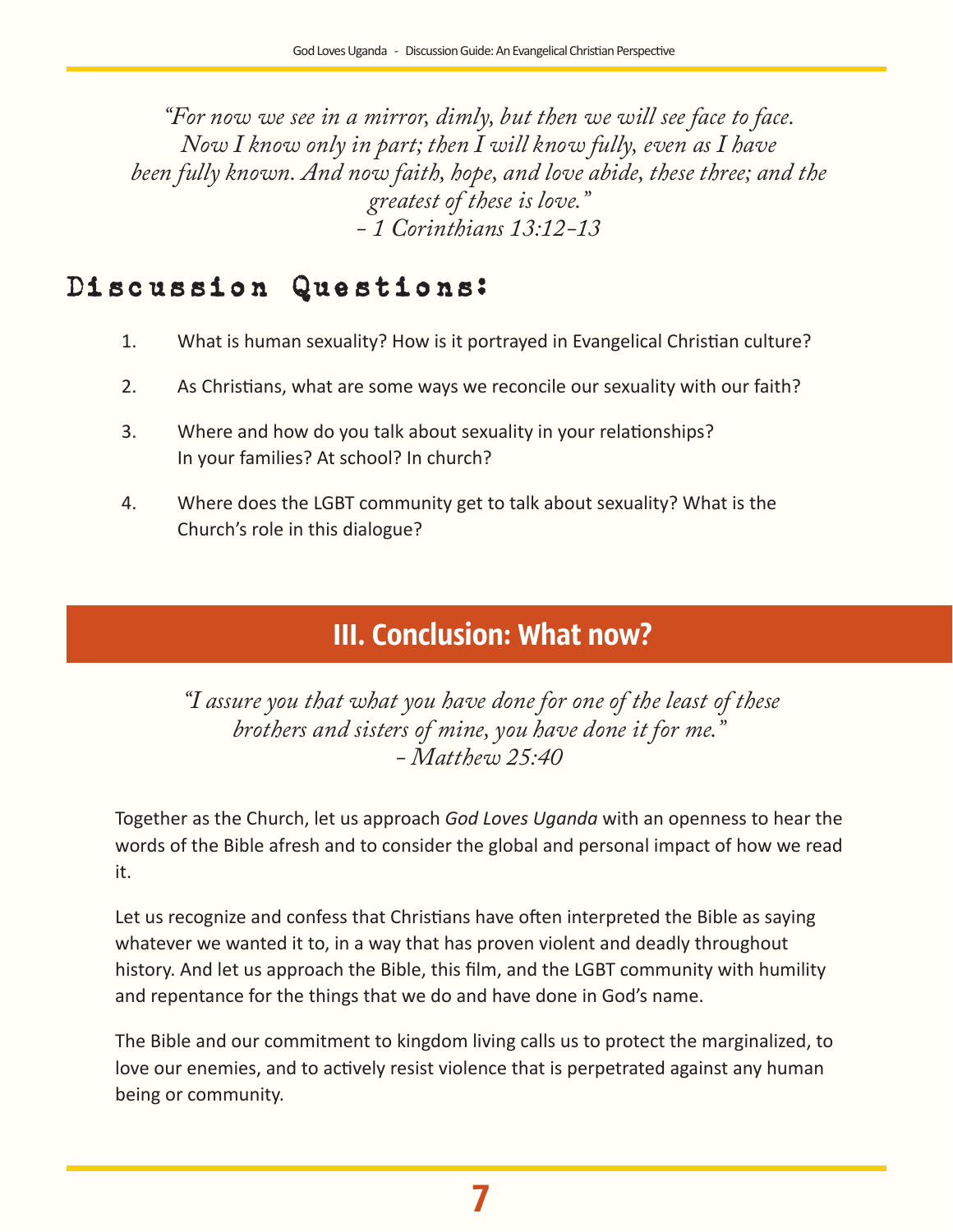#### Discussion Questions:

- 1. Relating to what Bishop Christopher says in the film, what do you believe is "the most loving thing to do" when our Christian ideologies become a matter of life or death for other people?
- 2. What have you learned from the film that you and your church could use to constructively engage people you know who have opposing views regarding the LGBT community?
- 3. What can you do, on an everyday level, to protect the lives of LGBT people in Uganda and in your own church or community?
- 4. Do you feel God's Spirit moving you as you engage with the film? How?

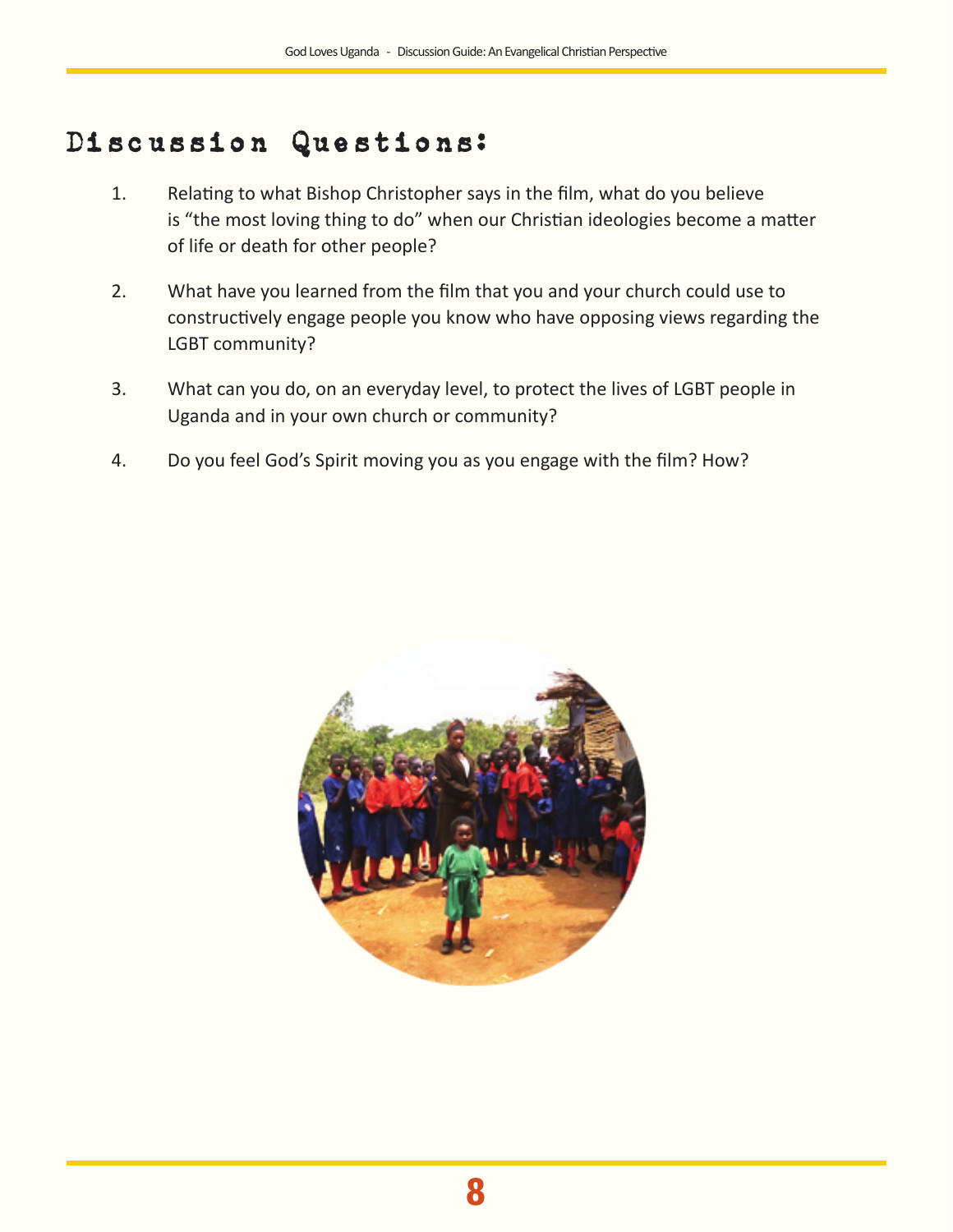#### Closing Prayer

We invite you to close your discussion with this prayer from William Temple (the Archbishop of Canterbury from 1942-1944). As we seek to follow Christ's example in our communities and our churches let us remember and reflect on the ultimate and infinite reality that God is Love.

> *God of Love, we pray that you give us Love: Love in our thinking, Love in our speaking, Love in our doing, and Love in the hidden places of our souls. Love of our neighbors, near and far; Love of our friends, old and new. Love of those whom we find it hard to bear, and Love of those we find it hard to bear with us. Love of those with whom we work, and Love of those with whom we take our ease. Love in joy, Love in sorrow. Love in life and Love in death. That so at length we may be worthy to dwell with you, who are eternal Love, Father, Son, and Holy Spirit, forever and ever. Amen.*